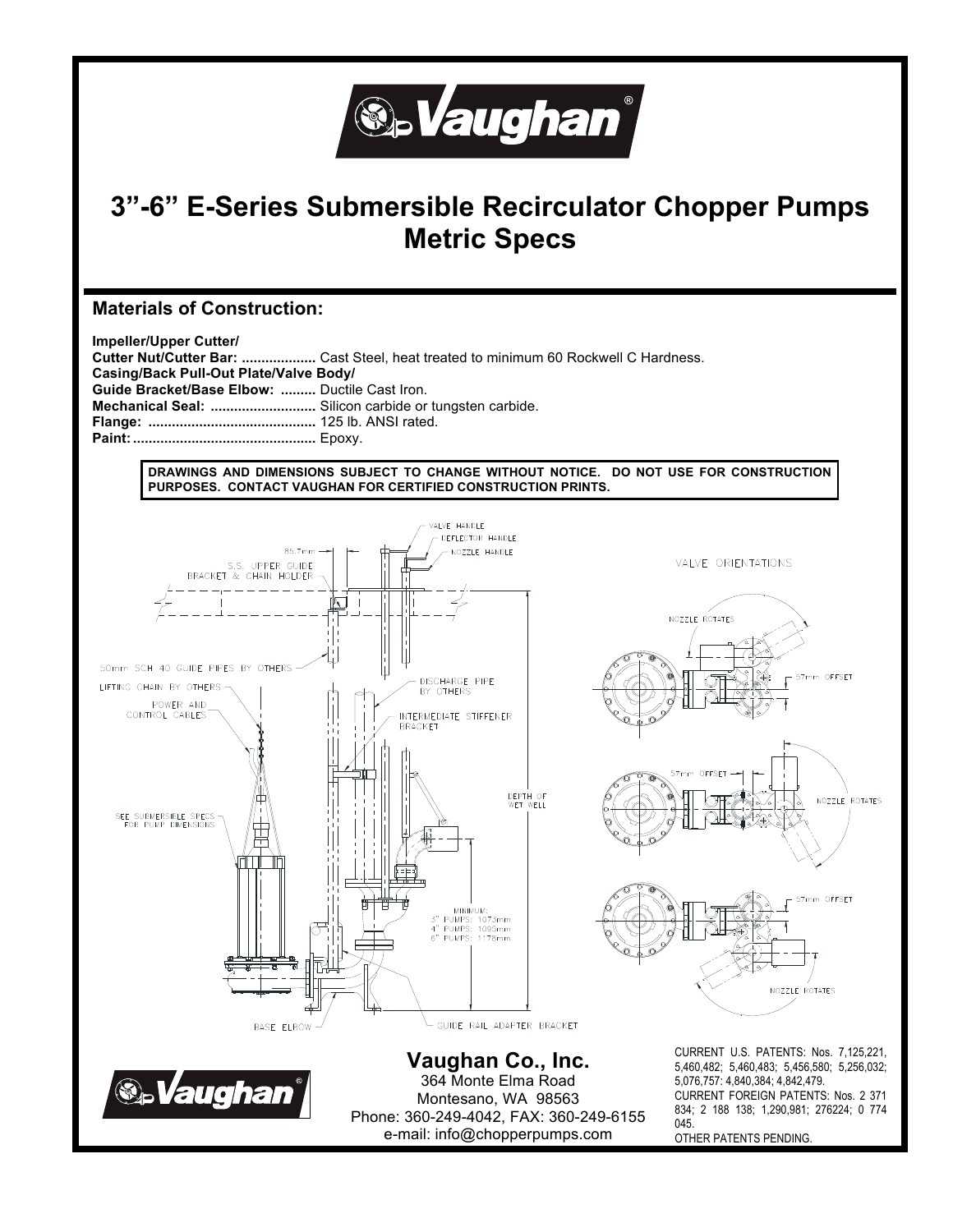#### **SPECIFICATIONS**

#### **3"-6" SUBMERSIBLE RECIRCULATOR CHOPPER PUMPS**

The submersible recirculator chopper pump shall be specifically designed to mix and pump waste solids at heavy consistencies without plugging or dewatering of the solids. Materials shall be chopped and conditioned by the pump as an integral part of the pumping action. The pump must have demonstrated the ability to chop through and pump high concentrations of solids such as plastics, heavy rags, grease and hair balls, wood, paper products and stringy materials without plugging, both in tests and field applications. Pump shall be manufactured by Vaughan Co., Inc.

#### **DETAILS OF CONSTRUCTION**

- A. Casing and Back Pull-Out Plate: The pump casing shall be of volute design, spiraling outward to the 125 lb. flanged centerline discharge. Back pull-out design shall incorporate jacking bolts for accurate adjustment of impeller-to-cutter bar clearance. Casing & backplate shall be ductile cast iron with all water passages to be smooth, and free of blowholes and imperfections for good flow characteristics. A pressure tap shall be included on or near the discharge flange. Backplate shall include a replaceable Rockwell C 60 steel cutter adjustable for .13-.38mm clearance to cut against the rotating impeller pumpout vanes for removing fiber and debris.
- B. Impeller: Shall be semi-open type with pump out vanes to reduce seal area pressure. Chopping/maceration of materials shall be accomplished by the action of the cupped and sharpened leading edges of the impeller blades moving across the cutter bar at the intake openings, with a maximum set clearance between the impeller and cutter bar of .38-.64mm cold. Impeller shall be cast alloy steel heat treated to minimum Rockwell C 60 and dynamically balanced. The impeller shall be keyed to the shaft and shall have no axial adjustments and no set screws.
- C. Cutter Bar Plate: Shall be recessed into the pump bowl and shall contain at least 2 shear bars extending diametrically across the intake opening to within .25-.51mm of the rotating cutter nut tooth, for the purpose of preventing intake opening blockage and wrapping of debris at the shaft area. Chopper pumps utilizing individually mounted shear bars shall not be acceptable. Cutter bar shall be alloy steel heat-treated to minimum Rockwell C 60.
- D. Cutter Nut: The impeller shall be secured to the shaft using a cutter nut, designed to cut stringy materials and prevent binding using a raised, rotating cutter tooth. The cutter nut shall be cast steel heat treated to minimum Rockwell C 60.
- E. Upper Cutter: Shall be threaded into the back pull-out adapter plate behind the impeller, designed to cut against the pump-out vanes and the impeller hub, reducing and removing stringy materials from the mechanical seal area. Upper cutter shall be cast steel heat treated to minimum Rockwell C 60. The upper cutter teeth are positioned as closely as possible to the center of shaft rotation to minimize cutting torque and nuisance motor tripping. The ratio of upper cutter cutting diameter to shaft diameter in the upper cutter area of the pump shall be 3.0 or less.
- Shafting: Pump shafting shall be heat-treated alloy steel. The pump shaft shall directly couple to the motor shaft, with a bolt and keyway.
- G. Submersible Electric Motor: Shall be U/L LISTED EXPLOSION PROOF for Class 1, Group D, Division 1 hazardous locations, rated at KW, RPM, Volts, Hertz and 3 phase, with a 1.15 service factor and Class F insulation. Motor shall be equipped with tandem independently mounted mechanical seals in oil bath and with dual moisture sensing probes. The inner and outer seals shall be separated by an oil-filled chamber. The oil chamber shall act as a barrier to trap moisture and provide sufficient time for a planned shutdown. The oil shall also provide lubrication to the internal seal. The inner seal shall be a standard UL listed John Crane Type 21 or equal, with carbon rotating faces and ceramic stationary faces. The outer seal construction shall be designed for easy replacement. Outer mechanical seal shall be 316 stainless steel metal bellows type with silicon carbide or tungsten carbide faces. Seal shall be positively driven by set screws. Elastomers shall be of Viton®. Motor shall include two normally closed automatic resetting thermostats connected in series and imbedded in adjoining phases. Motor frame shall be cast iron, and all hardware and shaft shall be stainless steel.
- H. Stainless Steel Nameplates: Shall be attached to the pump and drive motor giving the manufacturer's model and serial number, rated capacity, head, speed and all pertinent data.
- Guide Rail System: Provide a quide rail system consisting of two (galvanized or stainless steel) quide rails, cast ductile iron pump quide bracket and discharge elbow with mounting feet and 125 lb. flanges, an upper guide rail mounting bracket and intermediate guide brackets every 10 feet.
- J. Spark Proof Guide Rail System: Provide a non-sparking guide rail system consisting of two (galvanized or stainless steel) guide rails, cast aluminum bronze pump guide bracket, cast ductile iron discharge elbow with mounting feet and 125 lb. flanges, upper guide rail mounting bracket, and intermediate guide brackets every 10 feet. System design shall prevent spark ignition of explosive gases during pump installation and removal.
- K. Recirculation Nozzle Assembly: The pump shall be fitted with a recirculation nozzle assembly to permit recirculation of the pit contents prior to discharge. The recirculation nozzle shall be adjustable minimum 180 degrees horizontally and 45 degrees vertically. A valve assembly shall be connected to the pump discharge to adjust pump flow either to the nozzle or the pump discharge flange. Valve shall be ductile cast iron, with SS valve disk. The operating levers shall be located above at a mounting plate for easy access.
- L. *Optional* Automatic Valve Actuator: An electrically operated valve actuator shall position the valve for pumpout or mixed operation. A ball screw linear actuator shall be used to provide valve positioning. Unit shall operate on 110V or 220V AC, single-phase power with 25% duty cycle, and shall be capable of producing 500lb. of actuation force, with a freewheeling feature to prevent overtravel at the end of stroke. External timers, housed in a separate control unit (by others), are required to determine valve position. A capacitor for single phase-motor starting shall be included in the design. All components shall be housed in an enclosure suitable for outdoor operation.
- M. Surface Preparation: Solvent wash. Coat with minimum 3 MDFT epoxy.
- N. OPTIONAL ADDER Surface Preparation: SSPC-SP5 commercial sandblast, primed with 3 MDFT zinc-filled primer and finish coated with 3 MDFT epoxy.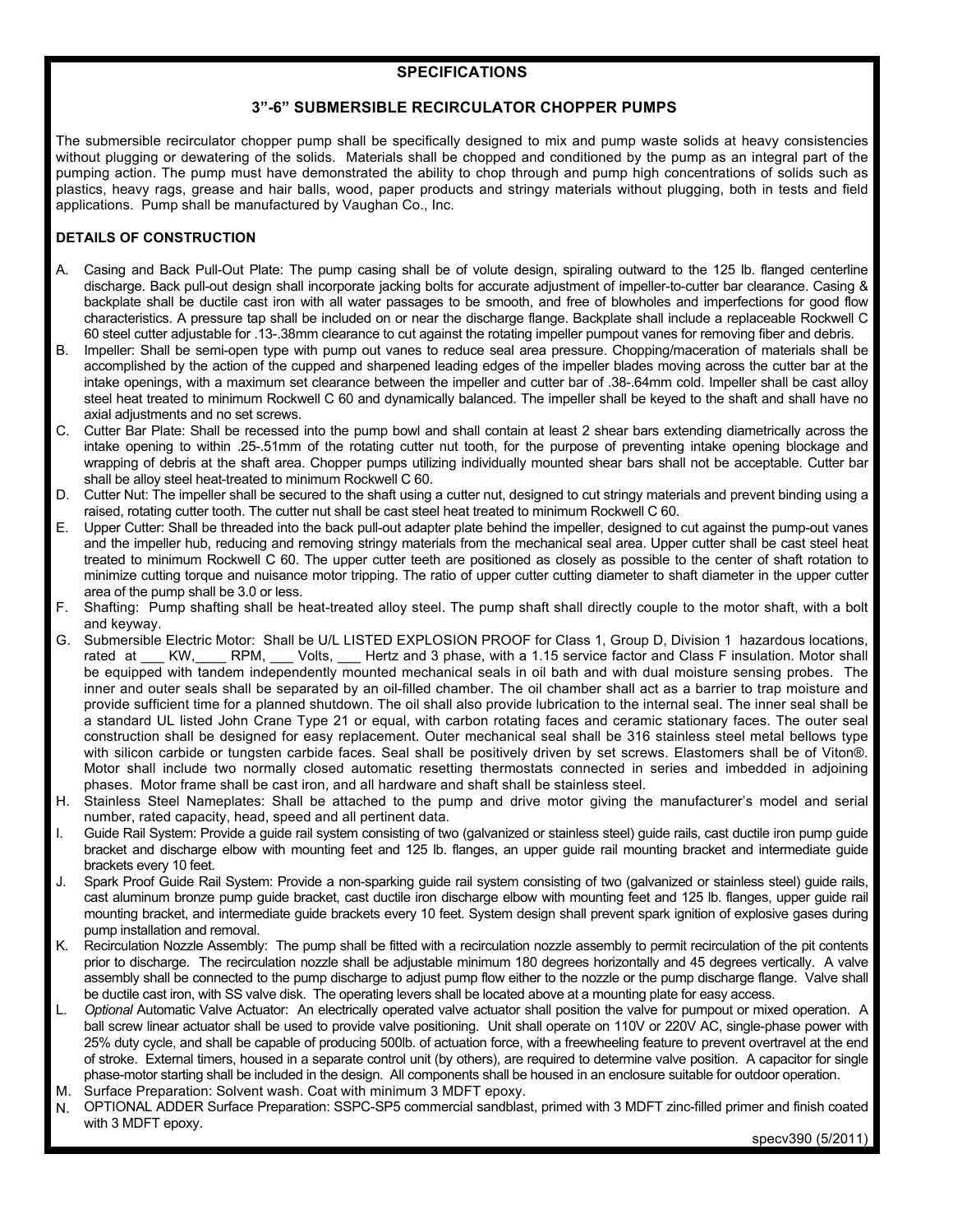

## **3"- 6" HP-Series Submersible Recirculator Chopper Pumps Metric Specs**

### **Materials of Construction:**

**Impeller/Upper Cutter/ Cutter Bar/Cutter Nut: ............** Cast Steel, heat treated to minimum Rockwell C 60. **Casing/Bearing Housing/ Guide Bracket/Elbow: ............** Ductile Cast Iron. **Mechanical Seal: .....................** Silicon carbide. **Flange: .....................................** 150 lb. ANSI rated. **Paint: .........................................** Stainless Epoxy.

DRAWINGS AND DIMENSIONS SUBJECT TO CHANGE WITHOUT NOTICE. DO NOT USE FOR CONSTRUCTION PURPOSES. CONTACT VAUGHAN FOR CERTIFIED CONSTRUCTION PRINTS.





**Vaughan Co., Inc.**  364 Monte Elma Road Montesano, WA 98563 USA Ph: 1-360-249-4042, FAX: 1-360-249-6155 e-mail: info@chopperpumps.com

CURRENT U.S. PATENTS: No. 5,460,482; No. 5,460,483; No. 5,456, 580; No. 5,256,032; No. 5,076,757: No. 4,840,384; No. 4,842,479.

CURRENT FOREIGN PATENTS: No. 2 371 834; No. 2 188 138; No. 1,290,981; No. 276224; No. 0 774 045.

OTHER PATENTS PENDING.